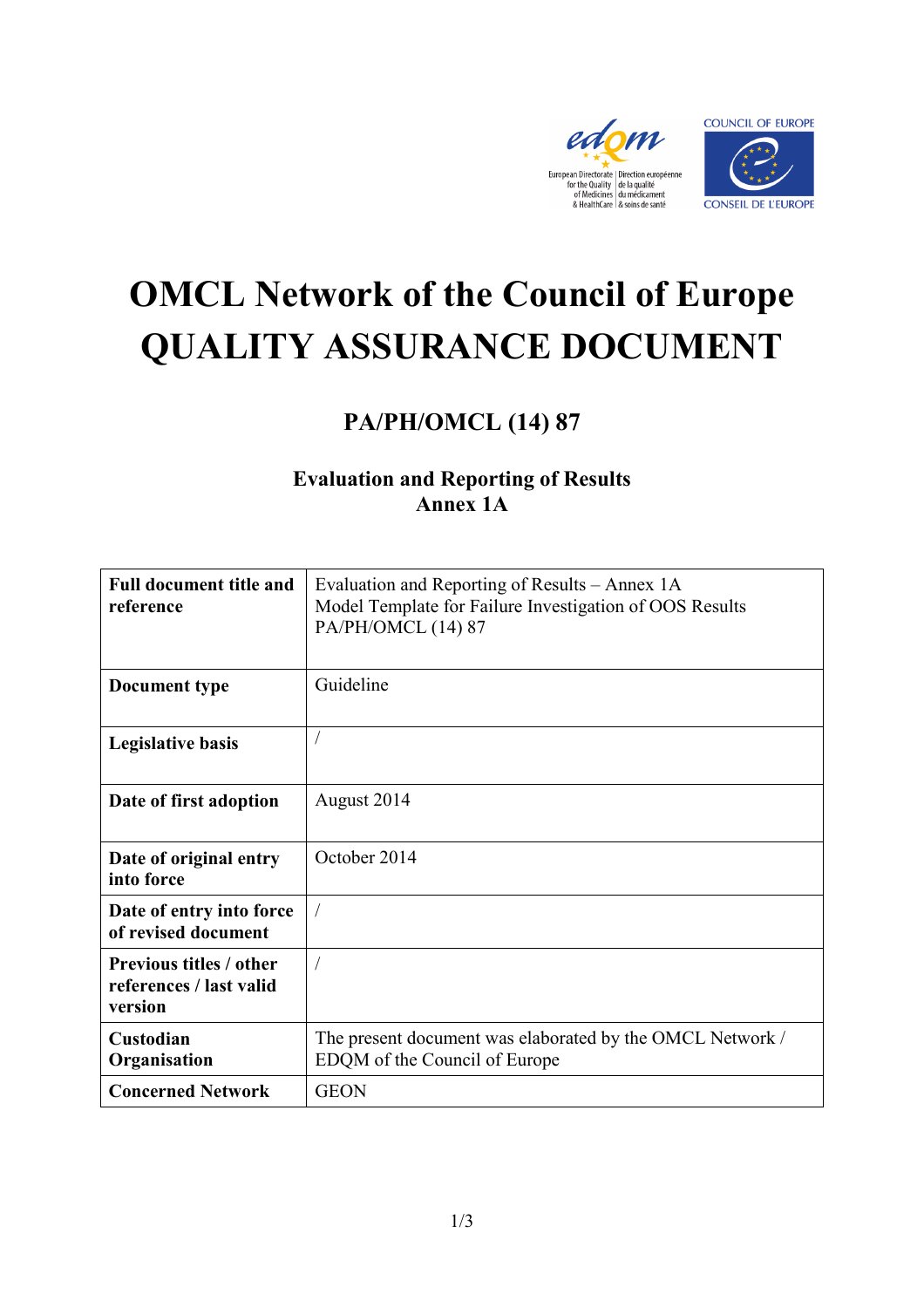#### **ANNEX I A OF THE OMCL NETWORK GUIDELINE**

#### **"EVALUATION AND REPORTING OF RESULTS"**

#### **MODEL TEMPLATE FOR FAILURE INVESTIGATION OF OOS RESULTS**

#### **Introduction**

The annexes of the Guideline "Evaluation and Reporting of Results", *PA/PH/OMCL (13) 113*  (in its current version) contain several examples of approaches to failure investigation and the re-test programme. Other approaches are possible if their scientific rationale is documented and the basic principles of the core document are followed.

The editable templates/calculation sheets are available on the EDQM Extranet in the OMCL Quality Documents section.